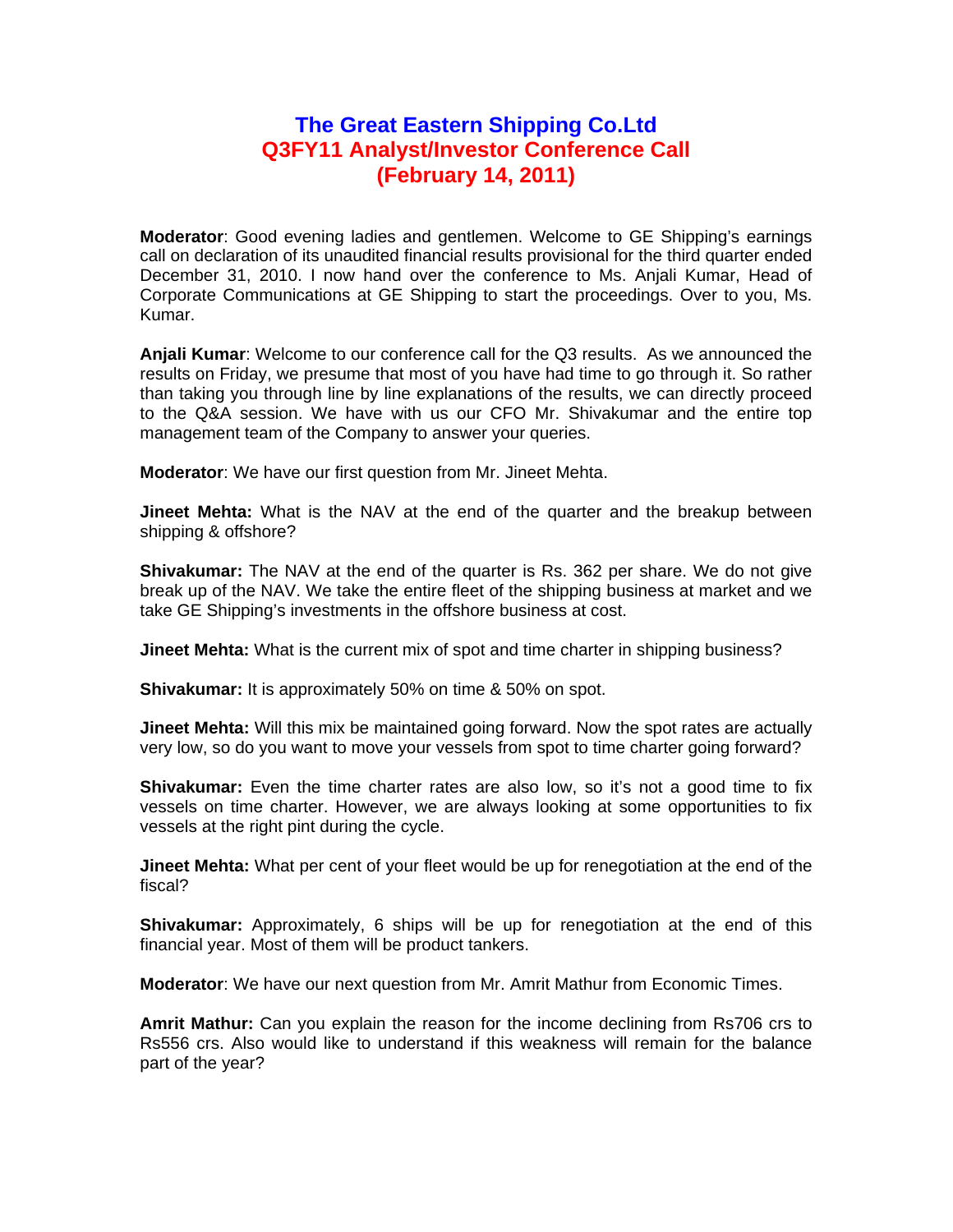**Shivakumar:** The topline has declined due to a drop in the operating days. The fleet has also reduced over the last year because we have sold quite a few vessels. Our outlook is that we do not expect a very quick recovery in the market. There is quite a bit of supply overhang in both the tankers and much more in the dry-bulk segment. So both the segments will remain under pressure for some more time.

**Amrit Mathur:** In the quarter gone by, we experienced severe winters in the western world. But this did not translate in any pickup in the shipping freight rates. What was the main reason behind that?

**Anjali Kumar**: You are right that we had a severe winter this time. But there was huge pressure from the supply side. This supply is not just from the new building side, this is also due to the fact that a lot of floating storage vessels came back into the supply because now the arbitrage has gone so that has also put in a lot of pressure. On an average, we had about 4-5% of the world fleet on storage at one point in time and that has completely disappeared. So the arbitrage is completely disappeared. All of these ships also back into the supply chain.

**Moderator**: We have our next question from Mr. Bhavin Gandhi from B&K Securities.

**Bhavin Gandhi:** What were the operating days of Greatship (I) Ltd for Q3 & 9 months.

**Shivakumar:** For Q3FY10 & 9mths FY10 the operating days were 1209 & 3400 respectively and for Q3FY11 & 9mths FY11 the operating days were 1298 & 4000 respectively.

**Bhavin Gandhi:** How are the offshore markets gearing right now in terms of utilization levels?

**Shivakumar:** We have seen some activity coming back from middle of 2010. Generally, we have seen that modern jack-up rigs are at close to 100% utilization, so there are no modern jack-up rigs which are unemployed. For the old jack-up rigs the utilization rate is reported to be somewhere in the region of 70%. In the supply vessels, the current utilization will be around 80%. In case of Greatship, most of the vessels are fixed on contract ranging between one and five years. We have a couple of vessels which are the subsea vessels, which are in the projects market so they are not on long-term charters, but we are trying to use them to do projects in order to get a higher realization from those vessels..

The subsea contract segment is a very lumpy business. So basically they do a contract maybe for 20-30 days then there is a waiting period till the next contract starts which maybe 10-15 days, so there might be some in their idle period, but it is like the ballast voyage of a tanker or a bulk carrier. That is part and parcel of the business itself. As you build a higher backlog of contract, that waiting period between contracts will come down substantially, but we are still in the very initial stages.

**Bhavin Gandhi:** How have been the charter rates in the offshore segment?

**Shivakumar:** The rates have improved in the rig segment. They have probably improved by 20% from the bottom. Also in the supply vessels like small AHTSVs, they have improved by 25-30% from the bottom. But overall the time charter markets are still reasonably firm and they have recovered from the lows of late 2009, early 2010.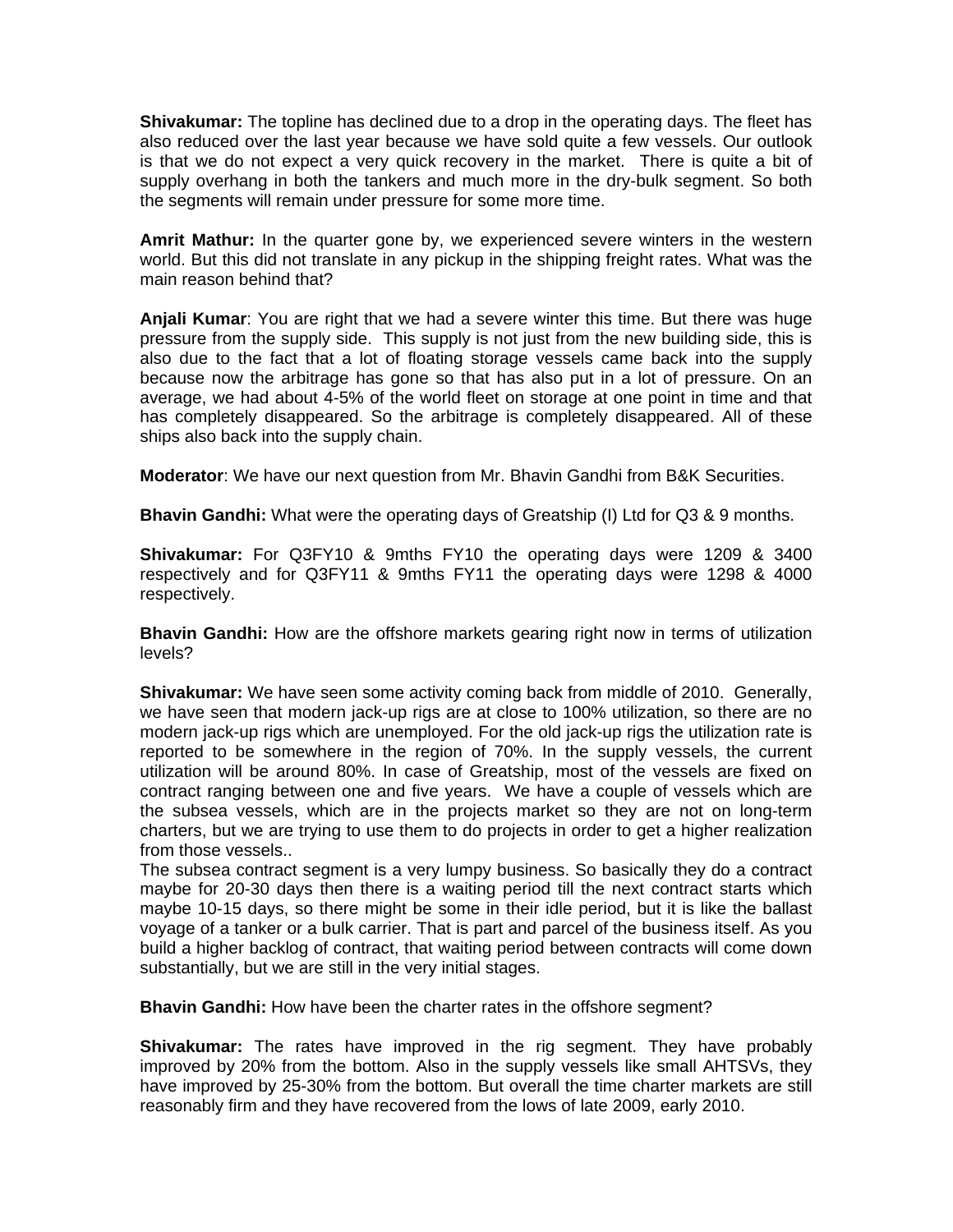**Bhavin Gandhi:** Can you also share with us the revenue visibility in offshore business?

**Shivakumar:** The revenue visibility in this business is approximately 60% of the revenue days that are covered for next year.

**Bhavin Gandhi:** Can you share some more details on acquisition of the new rig?

**Shivakumar:** That is a rig that we have been operating on a bare boat basis from almost two years since Feb-March 2009. The intention was to grow that business and we thought that we might as well acquire the rig that we have been operating. We thought that would be a good way to grow the drilling business and that also without too much lead time, because it is not really easy to buy such assets in the second hand market.

**Bhavin Gandhi:** We had a JV for the subsea business. What is the status on that JV now?

**Shivakumar:** That JV has been abandoned because the JV partner was no longer focusing on growth in this area. So we decided to grow in this area ourselves. The commitment to grow the business remains irrespective of the IPO. We are now looking at various ways in which we can grow the business; one of which is to increase the number of drilling units which are owned and operated by us and the other is of course the subsea business.

**Moderator**: We have our next question from Mr. Vikram from Antique Stock Broking.

**Vikram:** How many vessels were under docking during the third quarter? Secondly, there has been a significant decline in other income. What was the reason behind it?

**Shivakumar:** 2 vessels went for dry dockings during Q3FY11 and 1 vessel will go in Q4FY11. Decline in other income is not due to any significant factor. It is just an accounting entry that was there on some provisions.

**Moderator**: We have Mr. Jehangir Master from ICICI Securities.

**Jehangir:** How is the financing of the new rig scheduled?

**Shivakumar:** The rig will be financed. They will take an asset specific debt; standard model which we follow is every time we buy an asset. We take a debt against that specific asset, which is normally 70%.

**Jehangir:** Can you give the consolidated debt and cash levels for Q3 FY11?

**Shivakumar:** On a consolidated basis, total debt is Rs5,034 crs and total cash is Rs3,461 crs.

**Moderator**: We have our next question from Mr. Junaid.

**Junaid:** What will be the pricing deferential between the new building rig & second hand rig which is available in the market?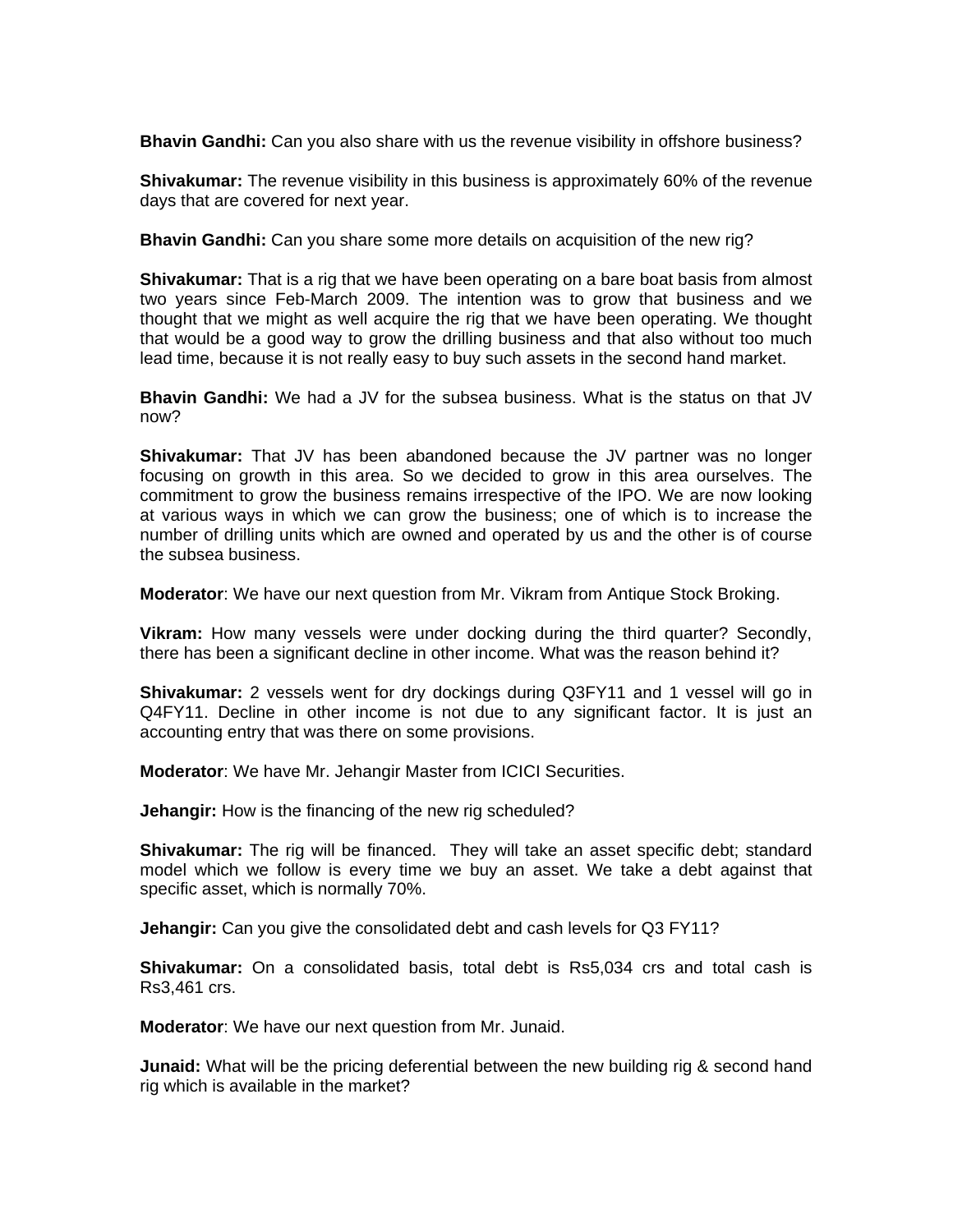**Shivakumar:** It depends on the market situation. If the market is extremely positive, then you had to pay more for a second hand vessel than for a new building contract and vice versa if the market is weak.

**Moderator**: We have our next question from Mr. Chetan Kapoor from IDBI Capital.

**Chetan Kapoor:** My question is regarding asset price of the shipping vessels. What is your view regarding the asset prices shaping up in the coming years?

**Shivakumar:** We believe that the current asset values are not in line with the earnings. We expect that they will have to come down a bit to reflect current earnings.

**Chetan Kapoor:** So you expect them to again come around the all-time lows?

**Shivakumar:** They will probably come down to the cycle lows that we saw in late 2008; early 2009 on the dry bulk side and the cycle lows that we saw in tankers are probably about a year ago. It is possible that they might come back down to those numbers, if these current earnings stay for few more months.

**Chetan Kapoor:** What will be the peak debt equity ratio for the offshore entity?

**Shivakumar:** We do not expect GILs peak debt equity ratio will cross 2.2, which is well under control considering that a lot of their assets are on long-term charters.

**Moderator**: We have our next question from Mr. Trilok Agarwal from Birla Sun Life.

**Trilok Agarwal:** What are the key reasons for withdrawal of the DRHP?

**Shivakumar:** One is that we had requirements to grow the business and unfortunately the market timing did not seem to be very good to come into the market with an IPO and we did not have a wish to sell the equity very cheap.

**Moderator**: Our next question comes from Mr. Raj Gandhi.

**Raj Gandhi:** What is the tanker supply growth that you are envisaging now or is the supply what was supposed to come already hit the market?

**Shivakumar:** In CY11 , gross growth would probably be in the region of 12%. As of now the order book for CY12 does not look so heavy. It will probably be around 7% to 8%.

**Raj Gandhi:** Are there any in-chartering opportunities that you are seeing either in offshore or shipping?

**Shivakumar:** Not really. The charter rates are still substantially higher than spot rates. There is quite a bit of contango in that. So you will have to take in anything on charter, even if you take it on one year charter, immediately you will start losing money from the first voyage itself. And as we go to a longer charter, it becomes even higher. Because term structure of the rate is that the five year charter are higher than the one year charter.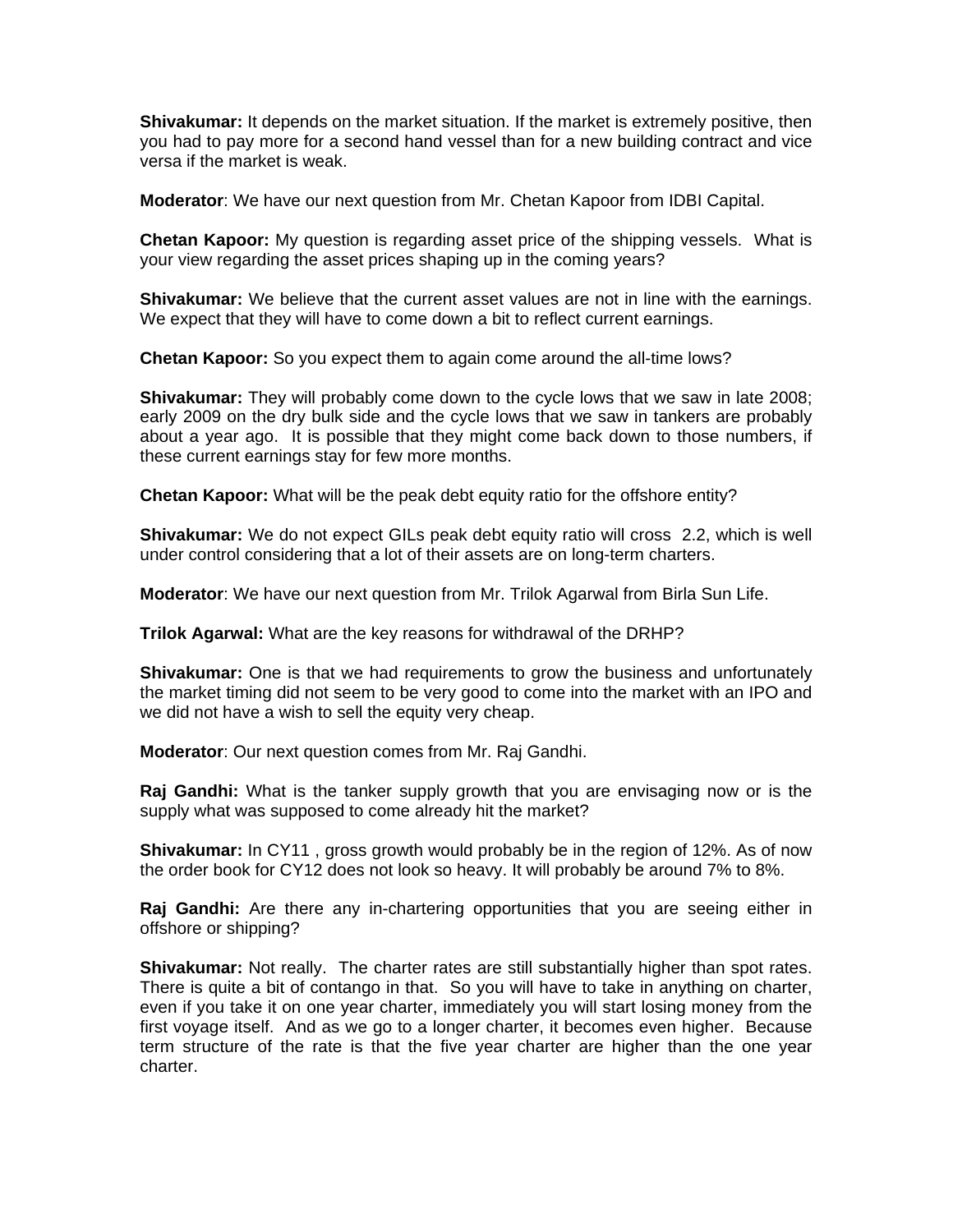**Raj Gandhi:** When is the capsize coming for renewal in dry bulk?

**Shivakumar:** The capsize vessel is due for renewal in a short time now. There will be probably some drop in the rate when we renew. .

**Raj Gandhi:** How is it on the product side?

**Shivakumar:** On the product side, the main renewals will happen on 1<sup>st</sup> of April where we have the government contracts.

**Moderator**: Our next question comes from Mr. Bhavin Chheda from Enam Holdings.

**Bhavin Chheda:** What is the investment of GE Shipping in Greatship India?

**Shivakumar:** As of now it is Rs1116 crs but we will be infusing more capital for their requirements.

**Moderator**: We have our next question from Mr. Siddharth from Centrum Broking.

**Siddharth:** My question is on what are the vessels that are still left that we need to scrap this year and next year?

**Shivakumar:** We have an statutory requirement to phase out two non-double hull tankers which are there in the fleet, which can technically trade up to 2014.

**Moderator**: We have our next question from Mr. Milind.

**Milind:** Since we take asset specific debts, do we have any covenants on the debt side?

**Shivakumar:** Yes, we have covenants on the debt side with regard to the value of the asset. There are balance sheet covenants with regard to debt equity and interest coverage and debt service. It is only one or two cases that we have actually come close to breaching on the covenant where we have provided an additional security.

**Milind:** Are we still maintaining the delivery schedule which we have for the Supramax and Kamsarmax vessels?

**Shivakumar:** Yes, they will all be delivered within the next three to four months.

**Moderator**: Our next question comes from Mr. Vishal Ajmera from CARE Ratings.

**Vishal Ajmera:** Why has the hire of chartered ship expense dropped significantly from Rs35 crs in the last quarter of previous year to Rs 9 crs this quarter?

**Shivakumar:** Last year, we had a COA contract for crude oil carriage to carry crude oil for the Indian customers, for whom we had chartered in vessels on a voyage charter basis and therefore, that cost came in there. In this quarter we don not have this COA.

**Vishal Ajmera:** In CY10, we had seen the second hand vessels were priced at 20-30% discount to the new vessels? How is the market now?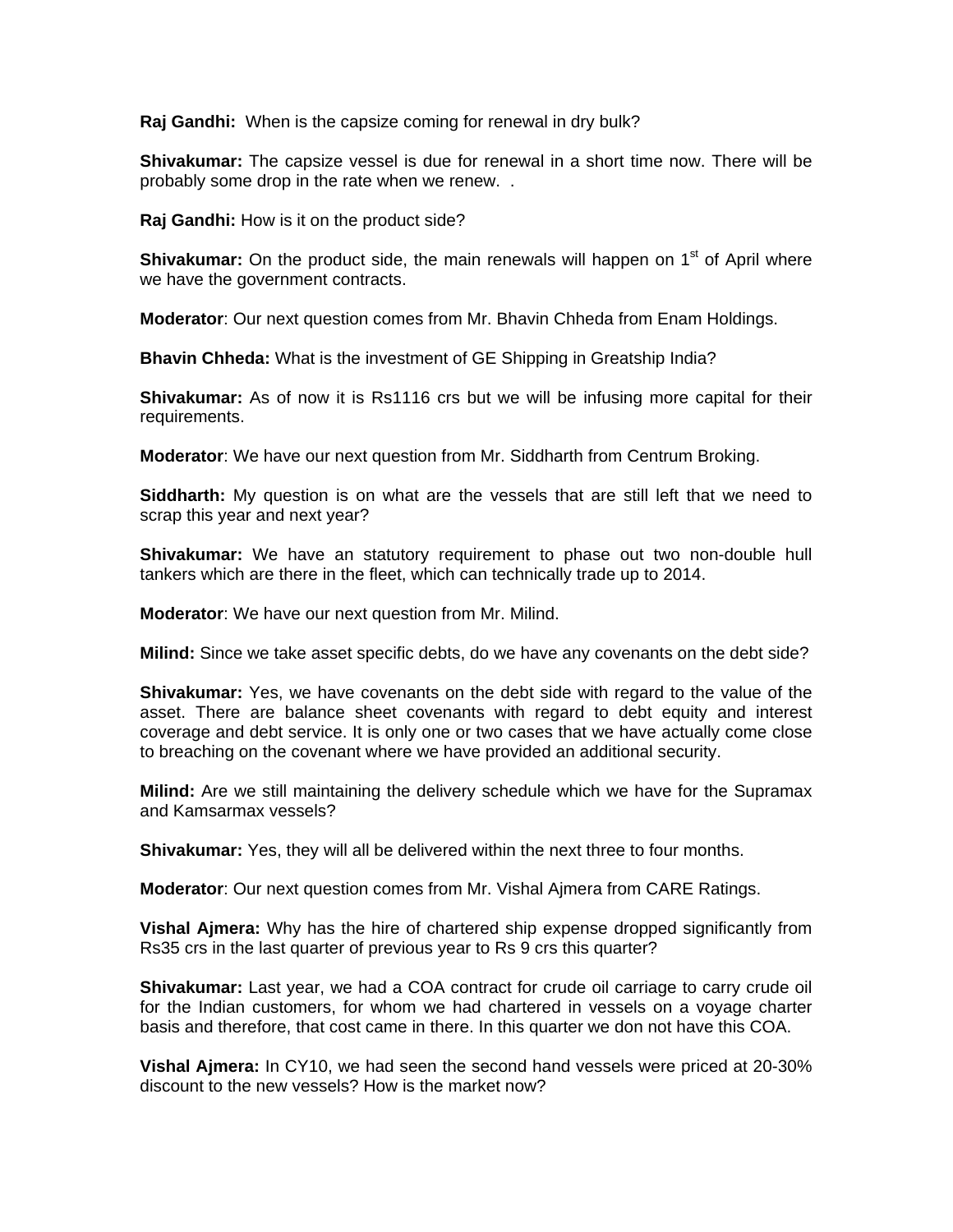**Shivakumar:** Currently, I would say that second hand meaning a reasonably modern one, which is less than five years old is probably at similar levels to new building contract.

**Vishal Ajmera:** How do you view the current crisis of Egypt? Also, how has the Australian floods affected the shipping markets?

**Shivakumar:** Egypt did not really affect the shipping market. There were some worries about the Suez Canal, but those did not materialize. With regard to Australia, yes, that had a huge effect, because there were so many cargos which just did not come to the ports and therefore, ships were just idle and had to look for the next available cargo. So that is one of the things that caused the capsize rates to collapse to \$4,000 to \$5,000 a day.

**Moderator**: Our next question comes from Amrita Pillay from DNA.

**Amrita Pillay:** Apart from the existing investment of Rs 1116 crs in GIL, How much will GE shipping infuse for the next financial year?

**Shivakumar:** We not have that figure but we will be assessing the requirements and investing according to that. That will be in the next few months.

**Amrita Pillay:** Are we planning to form some new JVs in future with other companies in the subsea segment?

**Shivakumar:** We are trying to do this by ourselves. But we are always looking for alliances which will help us to grow the business and help us to improve the reach of our marketing capability. .

**Moderator**: We have our next question from Mr. Avhishek Agarwal from PUG Securities.

**Avhishek:** What kind of time charter earnings are required to earn a return on asset of some 13-14% in case of VLCC?

**Shivakumar:** On a broad calculation, you need about \$60,000 per day to earn 14% return on capital employed. But especially in a lower interstate scenario, it will be lower because a large part of the capital is coming in the form of debt.

**Abhishek :** What was the bunker cost as percentage of the total cost?

**Shivakumar**: In the last quarter, bunker cost, as a proportion of total cost was about 32%.

**Moderator:** Our next question comes from Mr. Dhrushil from Prabhudas Liladhar.

**Dhrushil:** What will be the net worth of our offshore subsidiary?

**Shivakumar:** Part of their net worth is from preference shares so not taking that into account, their net worth will be around Rs1100 crs. Accounting wise their net worth will be just under Rs1400 crs, that includes preference shares capital which is nonconvertible preference.